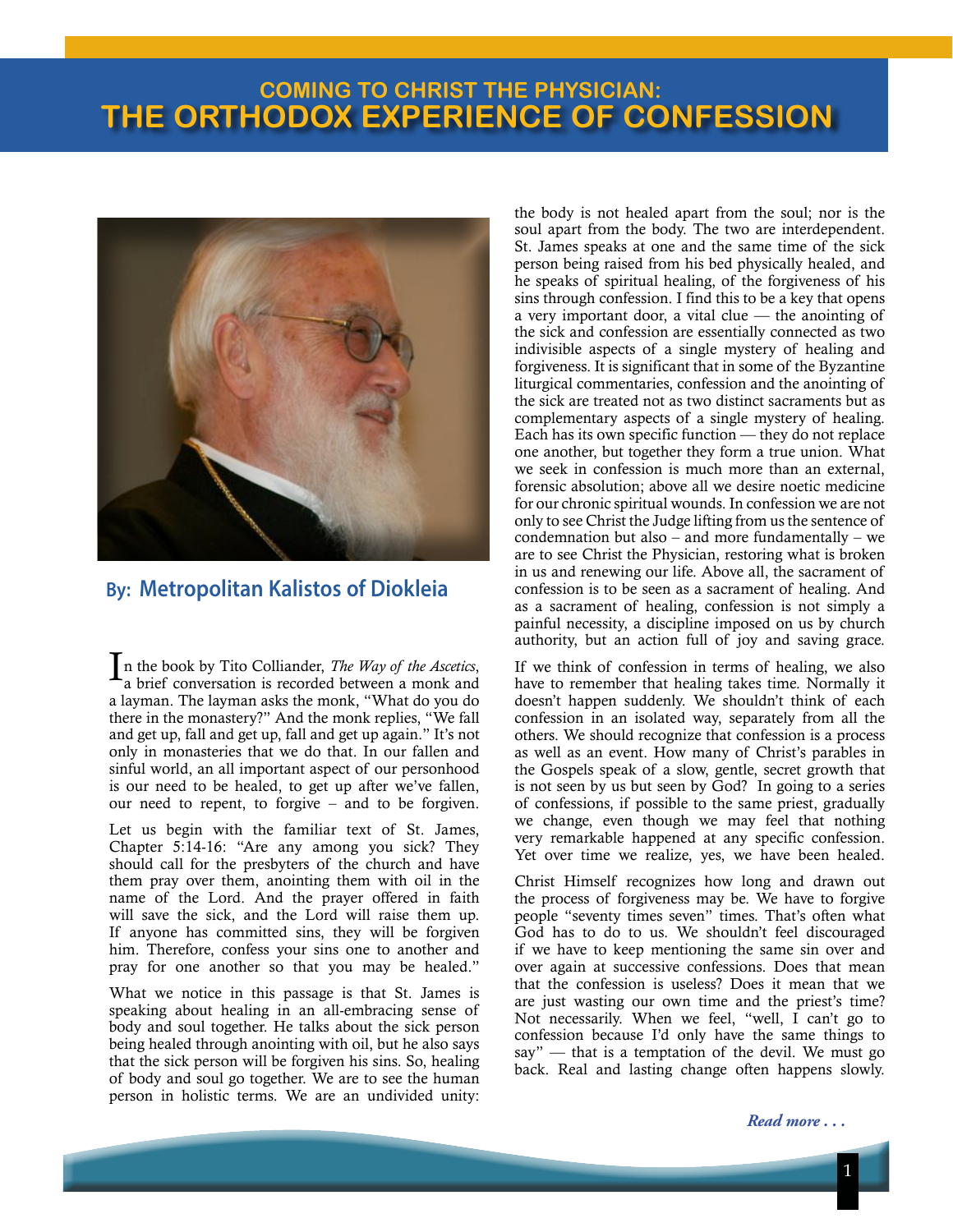## **THE ORTHODOX EXPERIENCE OF CONFESSION COMING TO CHRIST THE PHYSICIAN:**



**By: Metropolitan Kallistos of Diokleia (continued)**

St. Tikhon of Zadonsk (1724-1783), paraphrasing

the short e x h o r t a tion addressed by the priest to the penitent in the Russian rite of confession, w r i t e s : "When giving instruction on the sacrament of repentance, the priest should speak to the penitent in this manner: My child, you are confessing to God who is displeased at any sin; and I, His servant, am the



unworthy witness of your repentance. Do not conceal anything. Do not be ashamed or afraid, for there are only three of us here, you and I and God. It is before God that you have sinned and He knows all your sins and how they were committed. God is everywhere and wherever you said, thought or did anything evil, He was there and knew all about it. He is here with us now and is waiting for your words of repentance and confession. You too know all of your sins; do not be ashamed to speak of all that you have committed. And I who am here, am a sinner just like you; so then, do not be ashamed to confess your sins in my presence."

"There are only three of us here" – penitent, priest and Christ the Physician. What does each of these three do and whose action is the most important? Many people tend to put the greatest emphasis on what the priest does, on his words of counsel and encouragement; and if the priest fails to say anything eloquent or unexpected, they tend to assume that little or nothing has been achieved. Or else they overstress the second aspect, what they themselves are doing. They imagine that they must be deeply stirred on an emotional level – even though authentic repentance is not primarily a matter of emotions. And because they put the main emphasis on their own efforts, they are in danger of regarding confession in bleak and discouraging terms, as something to be got over and done with, necessary yet disagreeable, like a cold bath. But in reality the most important action is not that of the penitent or the priest, but that of God. While the penitent is required to prepare himself by self-examination and to conduct a searching scrutiny of his conscience, in the last resort he comes to confession empty-handed, helpless, not claiming to be able to heal himself, but asking for healing from God. The priest is simply a witness, bearing testimony before God of what we have to say. To vary the analogy, the priest is no more than God's usher introducing us into the divine Presence. The priest is merely the receptionist in the hospital waiting room or the attendant in the operating theatre, whereas the surgeon is Christ Himself. It is to Christ and not to the priest that the confession is made; and it is from Christ, not from the priest, that forgiveness comes. Once we regard the sacrament of confession as fundamentally Christ's action, we shall begin to understand it in a far more positive way. Confession is an experience of God's healing love, not merely of our own disintegration and weakness. We are to see not just the prodigal son, plodding slowly and painfully along the road home, but also the father, catching sight of him when he is still a long way off and running out to meet him (Luke 15:20).

As Tito Colliander puts it, "If we take one step toward the Lord, He takes ten steps toward us." That is precisely what we experience in confession. Repentance and confession, then, are not just something that we do by ourselves with the help of the priest, but above all something God is doing with and in both of us. In the words of St. John Chrysostom, "Let us apply to ourselves the saving medicine of repentance; let us accept from God the repentance that heals us. For it is not we who offer it to Him but He who bestows it upon us." It should be remembered that in Greek the same word exomologesis means both confession of sins and thanksgiving for gifts received.

What, more specifically, is the part of the priest in this shared action? All who have experienced the blessing of having as their confessor one imbued with the grace of true spiritual fatherhood will testify to the importance of the priest's role. As an example, I can remember at the Russian convent in London many years ago there was a priest, Fr. John, who didn't much like hearing confessions. He didn't like giving sermons either. He was a person of few words and very humble, and didn't feel he really had the authority to offer counsel in confession, but he was blessed by the bishop to hear confessions and so he did.